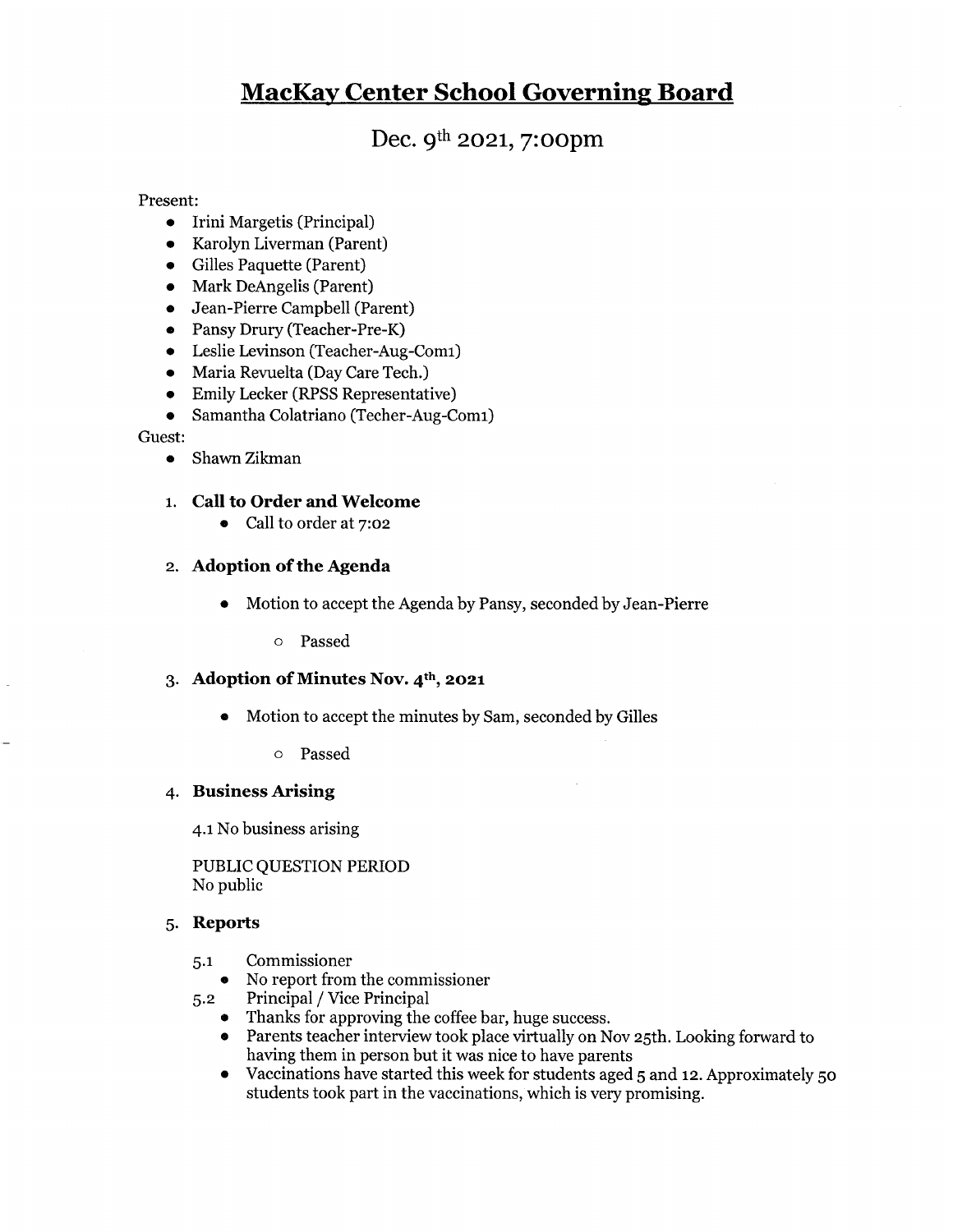# MacKav Center School Governins Board

# Dec. 9th 2021, 7:oopm

• Parents with the Mozaik portal can report absences and more parent notifications will be done through the Mozaik platform. The current platform will be removed by the end of June 2022.

# 5.3 Teachers

- We had a Remembrance Day observance with a veteran in some classes.
- a Terry Fox assembly because we raised over 5000\$ which surpassed our goal of 4000\$.
- » The crazy hat day at the end of November was <sup>a</sup> success with <sup>a</sup> Covid friendly parade.
- We had a box decorated to kick off the food drive and the kids dressed up in Hannukah colors.

#### 5.4 RPSS

- The parent night was very successful. We had 114 out of 140 parents join a meeting that night.
- We have recently been approved to do some speech and language evening workshops.

# 5.5 Daycare / Lunch

- On Dec 20th, we will be having breakfast with Santa.
- The pizza day went well and everyone respected the class bubbles.

# 5.6 Parent Representative

- **Talked about mask mandates in schools.**
- Main concern is about shrinking enrolment in the school and Bill 96.
- Racism was a big topic during the meeting.
- Will look to bring up fundraising opportunities for the accessible playground.

#### 6. New Business

#### 6.1 Annual Report: Educational Project/Success Plan

- All schools have the same document this year.<br>• Motion moved by Pansy, second by Jean-Pierr
	- a Motion moved by Pansy, second by Jean-Pierre
		- o Approved

# 6.2 Review of Rules of Conduct and Safety Measures

® Tabled

#### 6.3 Sexuality Education

- ® Every school needs <sup>a</sup> sexuality education committee which needs to share the plans with parents.
- Motion moved to pass the sexuality education plan 2021-2022 by Mark, Maria o Approved

# 7. Field Trips & Fundraisers

#### 7.1 To Ratify

- ® Nothing to ratify
- 7.2 Field Trîps
	- ® No field trips
- 7.3 Fundraisers
	- No fundraisers
- 8. Varia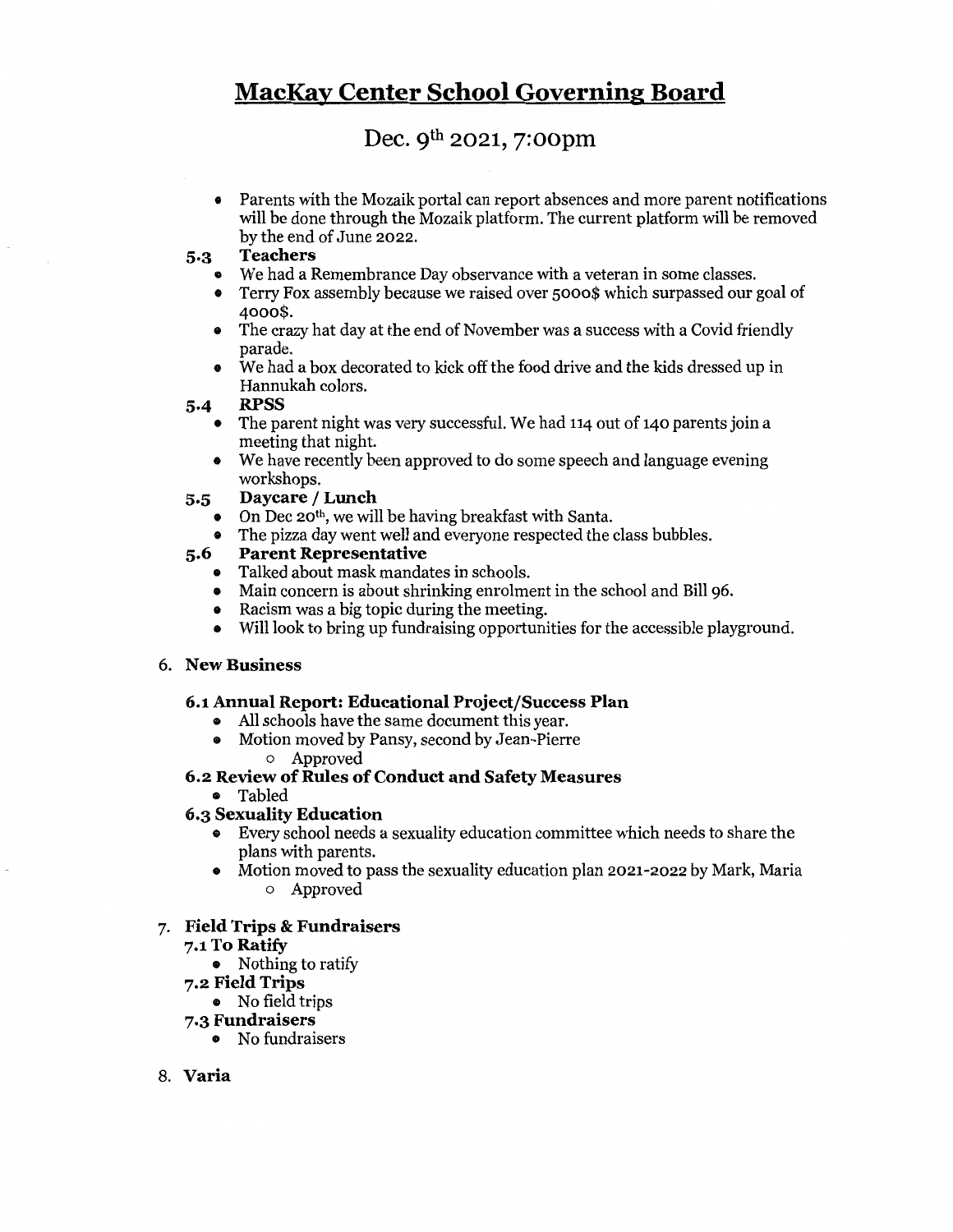# **MacKay Center School Governing Board**

Dec. 9<sup>th</sup> 2021, 7:00pm

- <sup>A</sup> month since the launch of the campaign. Everything is going very well.
- The Air Canada Foundation will be looking into donating, many other foundations are donating.
- Fundraising towards the goal is doing great. Social media test was launched early this week.
- We have sent out a request for people to show their thanks in a video and submit them.

# 9. Good & Welfare

- Congratulations on completing the first half of the school year, smooth sailing so far. Much better than last year.
- 10. Adjournment at 20:07 Next meeting Feb.10<sup>th</sup>, 2022

Respectfully,

Karolyn Liverman Governing Board Chairperson Aargetis, Princ -•%